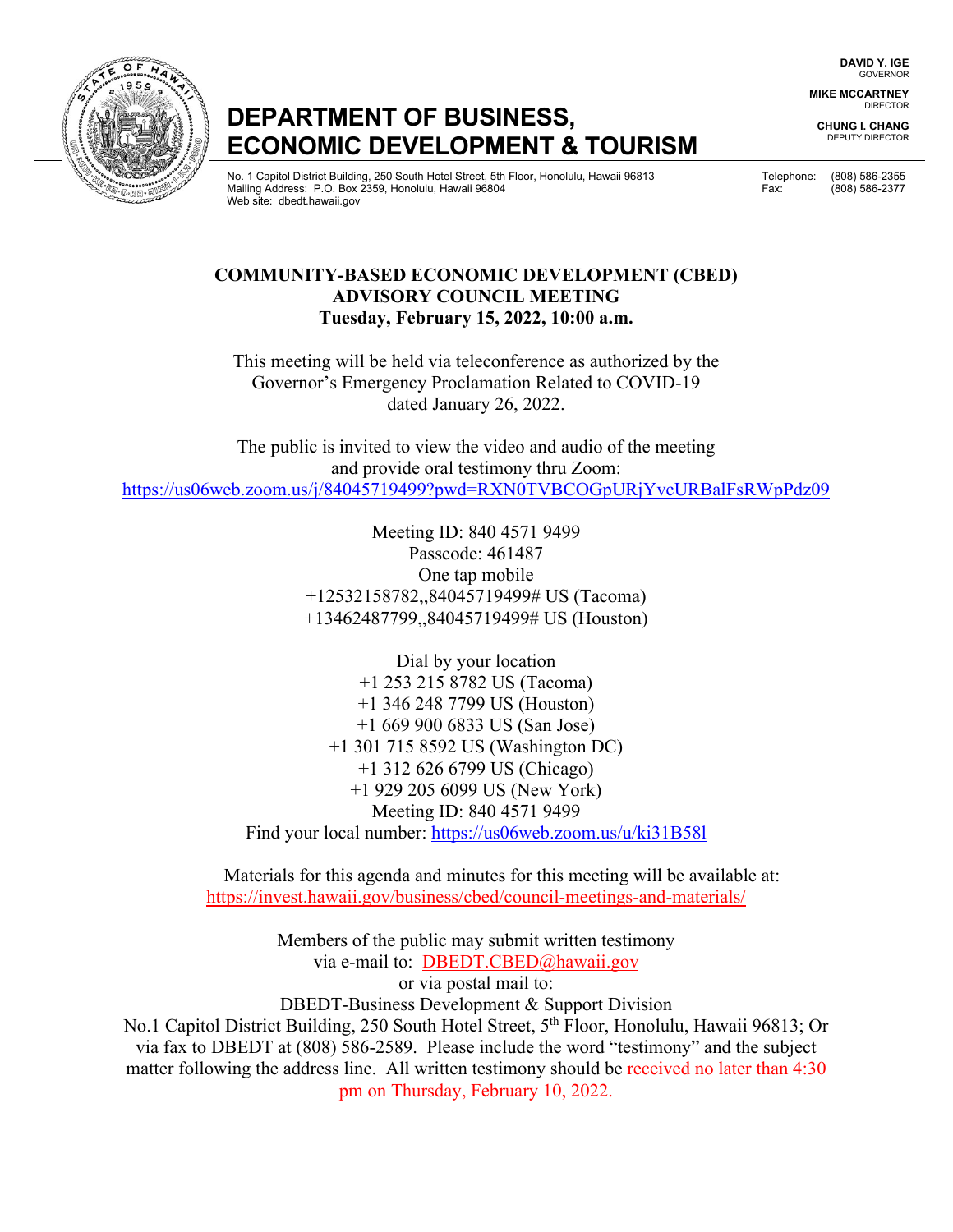#### **INTERNET ACCESS:**

*To view the meeting and provide live oral testimony during the meeting, please use the above link. You will be asked to enter your name in order to access the meeting as an attendee. The Council requests that you enter your full name, but you may use a pseudonym or other identifier if you wish to remain anonymous. You will also be asked for an email address. You may fill in this field with any entry in an email format, e.g., \*\*\*\*\*@\*\*\*mail.com.*

*As an attendee, your microphone will be automatically muted during the meeting unless you are providing testimony. For each agenda item you wish to testify on, please click the Raise Hand button found on your Zoom screen. Council staff will individually enable each testifier to unmute their microphone. When recognized by the Chair, please unmute your microphone before speaking and mute your microphone after you finish speaking in order to prevent audio feedback. When testifying, you will be asked to identify yourself and the organization, if any, that you represent.* 

#### **PHONE ACCESS:**

*If you cannot get internet access, you may get audio-only access by calling the Zoom Phone Number listed at the top on the agenda. Upon dialing the number, you will be prompted to enter the Meeting ID which is also listed at the top of the agenda. After entering the Meeting ID, you will be asked to either enter our panelist number or wait to be admitted into the meeting. You will not have a panelist number. So, please wait until you are admitted into the meeting.*

*When the Chairperson asks for public testimony, you may indicate you want to testify by entering "\*" and then "9" on your phone's keypad. After entering "\*" and then "9", a voice prompt will let you know that the host of the meeting has been notified. When recognized by the Chairperson, you may unmute yourself by pressing "\*" and then "6" on your phone. A voice prompt will let you know that you are unmuted. Once you are finished speaking, please enter "\*" and then "6" again to mute yourself.*

*For both internet and phone access, when testifying, you will be asked to identify yourself and the organization, if any, that you represent.* 

#### AGENDA

I. Call to Order

Welcome current Council members and introduction of any guests

- II. Old Business:
	- 1. **Approval of CBED Advisory Council Meeting Minutes** for Tuesday, October 19, 2021.
	- 2. **Approval of CBED Advisory Council Meeting Minutes** for Thursday, December 9, 2021.
	- 3. **Update on progress of CBED "Grant Writing" Grant** for non-profit organizations. In 2020 the CBED Advisory Council approved \$60,000 to develop a CBED grant program